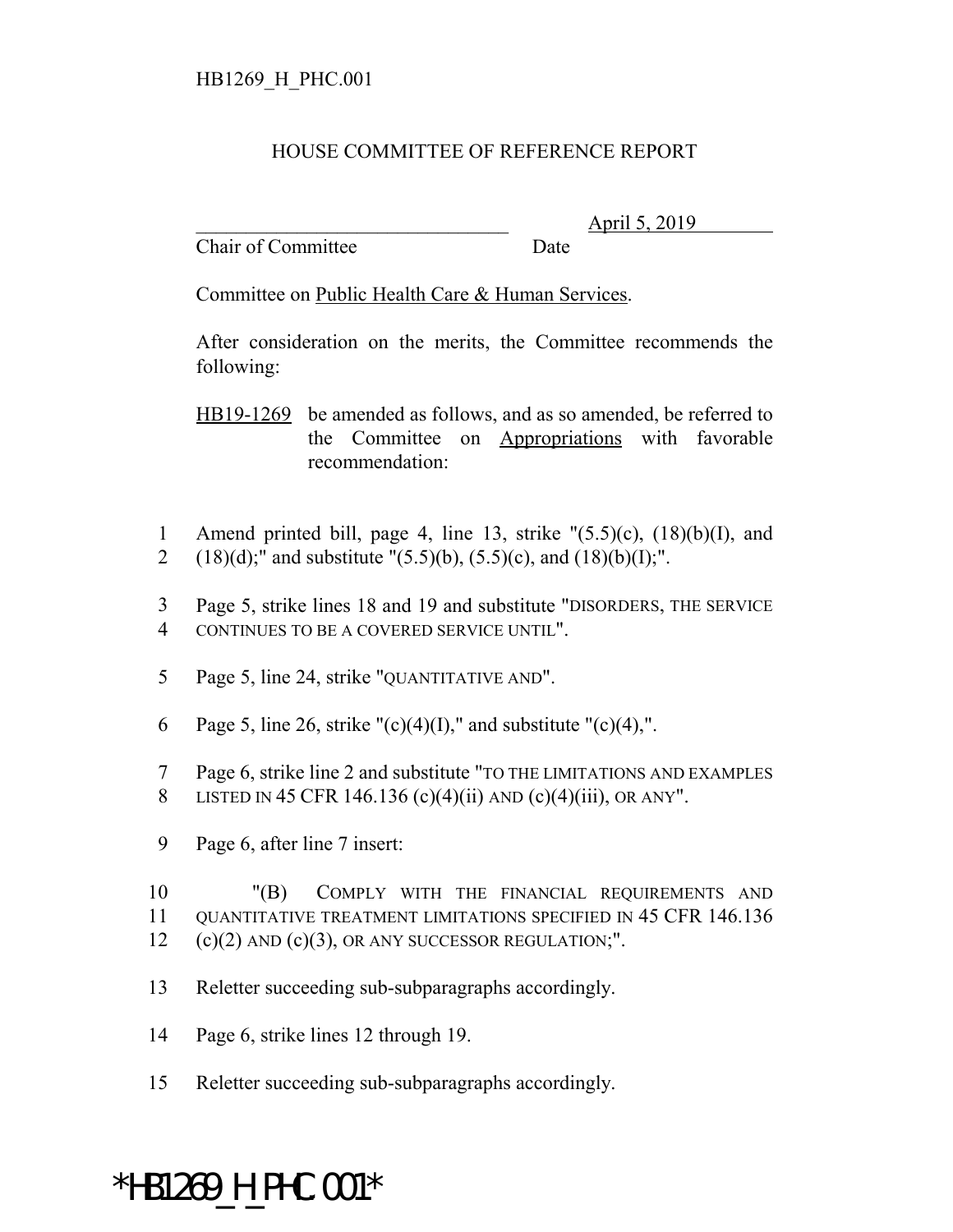Page 7, line 2, strike "REIMBURSE" and substitute "IF A COVERED PERSON

OBTAINS A COVERED SERVICE FROM A NONPARTICIPATING PROVIDER

BECAUSE THE COVERED SERVICE IS NOT AVAILABLE WITHIN ESTABLISHED

- TIME AND DISTANCE STANDARDS, REIMBURSE".
- Page 7, after line 8 insert:

 "(b) The commissioner may adopt rules as necessary to ensure that this subsection (5.5) is implemented and administered in compliance with federal law AND SHALL ADOPT RULES TO ESTABLISH REASONABLE TIME PERIODS FOR VISITS WITH A PROVIDER FOR TREATMENT OF A BEHAVIORAL, MENTAL HEALTH, OR SUBSTANCE USE DISORDER AFTER AN INITIAL VISIT

- WITH A PROVIDER.".
- Page 8, strike lines 17 through 27.
- Page 9, strike lines 1 through 3.

Page 9, line 22, after "MHPAEA." add "THE COMMISSIONER SHALL

ADOPT RULES TO ESTABLISH THE PROCESS AND TIMELINE FOR CARRIERS TO

DEMONSTRATE COMPLIANCE WITH THE MHPAEA IN ESTABLISHING THEIR

RATES.".

 Page 9, line 27, strike "ALL DENIALS OF" and substitute "UNLESS A DENIAL IS BASED ON NONPAYMENT OF PREMIUMS, A DENIAL OF".

Page 10, line 1, strike "REQUESTS FOR".

 Page 10, line 3, after "DISORDERS" insert "UNDER A HEALTH BENEFIT PLAN".

 Page 10, line 16, strike "CARRIER," and substitute "CARRIER AND FREE OF CHARGE,".

- Page 11, lines 15 and 16, strike "FOR AN ANNUAL MENTAL WELLNESS CHECKUP THAT" and substitute "AND REIMBURSEMENT FOR BEHAVIORAL HEALTH SCREENINGS USING A VALIDATED SCREENING TOOL FOR BEHAVIORAL HEALTH, WHICH COVERAGE AND REIMBURSEMENT".
- Page 11, line 17, after "COVERAGE" insert "AND REIMBURSEMENT".

\*HB1269 H PHC.001\*  $-2$ -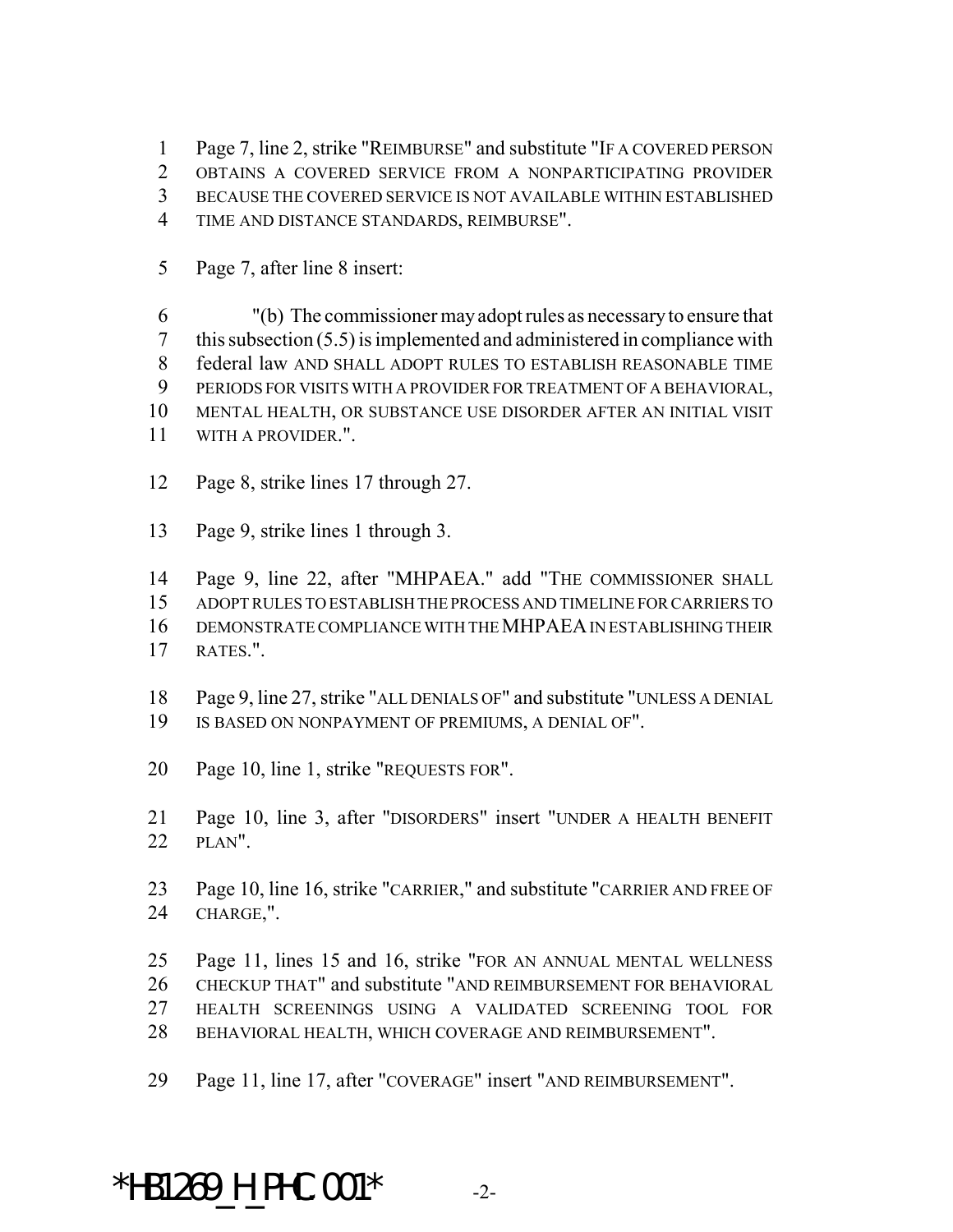- Page 15, line 3, after "10-16-148" insert "and 10-16-149".
- Page 15, line 9, strike "SHALL:" and substitute "SHALL, FOR PRESCRIPTION
- MEDICATIONS THAT ARE ON THE CARRIER'S FORMULARY:".
- Page 15, line 14, strike "TO AUTHORIZING" and substitute "FOR".
- Page 15, line 17, strike "ALL" and substitute "AT LEAST ONE" and strike "MEDICATIONS" and substitute "MEDICATION".
- Page 16, after line 1 insert:

 "**10-16-149. Commissioner report - parity effects on premiums - repeal.** (1) BY DECEMBER 1, 2022, THE COMMISSIONER SHALL SUBMIT A REPORT TO THE SENATE HEALTH AND HUMAN SERVICES COMMITTEE AND THE HOUSE OF REPRESENTATIVES HEALTH AND INSURANCE COMMITTEE AND PUBLIC HEALTH CARE AND HUMAN SERVICES COMMITTEE, OR THEIR SUCCESSOR COMMITTEES, REGARDING THE EFFECTS ON PREMIUMS RESULTING FROM CHANGES ENACTED BY HOUSE BILL 19-1269 IN REQUIRED HEALTH CARE COVERAGE FOR THE PREVENTION OF, SCREENING FOR, AND TREATMENT OF BEHAVIORAL, MENTAL HEALTH, AND SUBSTANCE USE DISORDERS AND NETWORK ADEQUACY REQUIREMENTS FOR PROVIDING THOSE SERVICES PURSUANT TO SECTION 10-16-104 (5.5) AND (18)(b)(I) AND PRESCRIPTION DRUG FORMULARY REQUIREMENTS PURSUANT TO SECTION 10-16-148. (2) THIS SECTION IS REPEALED, EFFECTIVE MARCH 1, 2023.".

- Page 17, line 4, strike "DAYS," and substitute "DAYS".
- Page 17, line 10, strike "DIAGNOSIS, AND PROHIBIT" and substitute "SERVICE; AND
- (i) PROHIBIT".
- Page 17, line 12, strike "DISORDER DIAGNOSIS" and substitute "DISORDER OR SUBSTANCE USE DISORDER DIAGNOSIS SOLELY".
- Page 17, line 13, strike "ETIOLOGY; AND" and substitute "ETIOLOGY.".
- Page 17, strike lines 14 through 17.
- Page 17, line 19, before "PUBLIC." insert "AND THE STATE DEPARTMENT'S

\*HB1269 H PHC.001\*  $-3$ -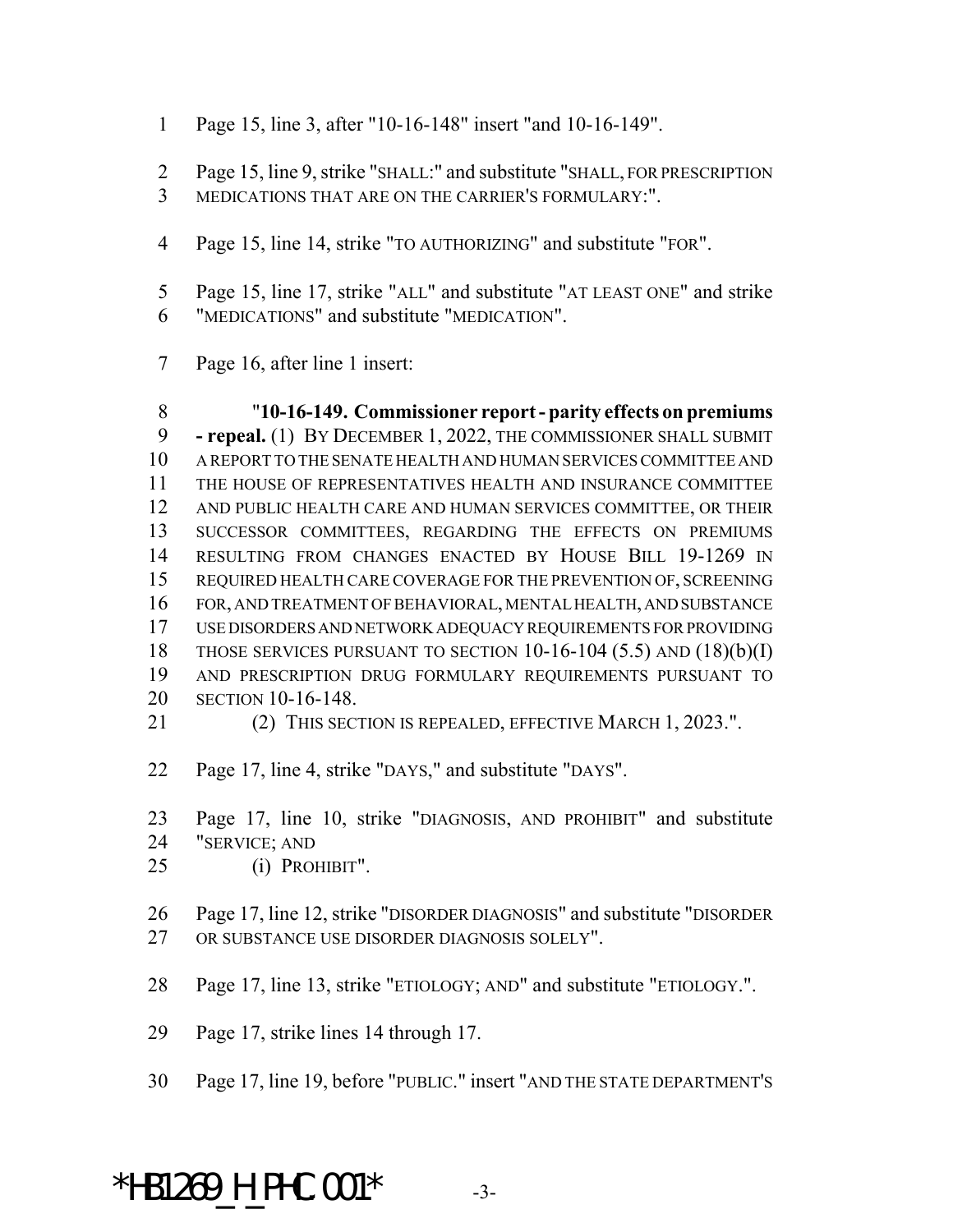- REPORT REQUIRED BY SECTION 25.5-5-421 READILY AVAILABLE TO THE".
- Page 17, line 25, strike "PROVIDERS;" and substitute "PROVIDERS WHEN
- NECESSARY;".
- Page 18, line 27, strike "ANY" and substitute "A".
- Page 19, line 1, after "BENEFITS" insert "FOR BEHAVIORAL HEALTH SERVICES THAT ARE COVERED UNDER THE MEDICAL ASSISTANCE PROGRAM".
- Page 19, strike lines 9 through 27.
- Renumber succeeding sections accordingly.
- Page 20, after line 14 insert:

 "(a) DATA THAT DEMONSTRATES PARITY COMPLIANCE FOR ADVERSE DETERMINATIONS REGARDING CLAIMS FOR BEHAVIORAL, MENTAL HEALTH, OR SUBSTANCE USE DISORDER SERVICES AND INCLUDES 14 THE TOTAL NUMBER OF ADVERSE DETERMINATIONS FOR SUCH CLAIMS;".

- Reletter succeeding paragraphs accordingly.
- 16 Page 21, line 4, strike " $(1)(a)$ " and substitute " $(1)(b)$ ".
- 17 Page 21, line 6, strike " $(1)(b)$ " and substitute " $(1)(c)$ ".
- 18 Page 21, line 18, strike " $(1)(c)$ " and substitute " $(1)(d)$ ".
- Page 22, line 24, strike "CONVENE A COMMITTEE OF" and substitute "SEEK INPUT FROM".
- Page 22, lines 24 and 25, strike "THAT INCLUDES MEMBERS WITH" and substitute "WHO MAY HAVE".
- Page 22, line 27, strike the first "AND" and substitute "OR".
- Page 23, strike lines 1 and 2 and substitute "THE INPUT RECEIVED IN
- CONDUCTING THE ANALYSES AND DEVELOPING".

## \*\* \*\*\* \*\* \*\*\* \*\*

\*HB1269 H PHC.001\*  $-4$ -